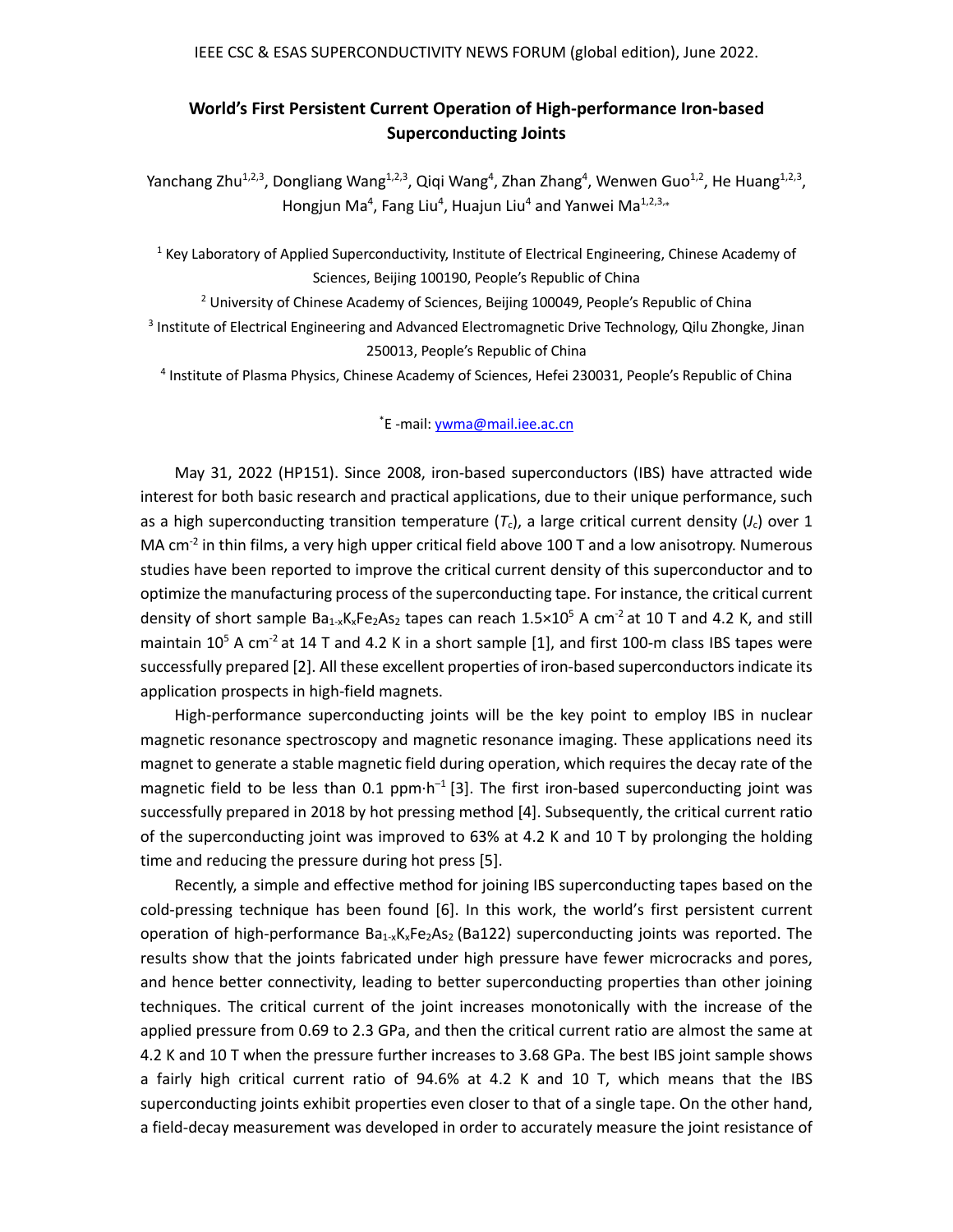Ba-122 single closed-loop coil. The self-field at the Hall sensor generated by the closed-loop coil was simulated, and an ultra-low-resistance of  $2.7 \times 10^{-13}$  Ω in self-field at 4.2 K was achieved by the field decay method. All these indicates that IBS are quite competitive for the construction of highfield magnets needed for nuclear magnetic resonance spectroscopy, magnetic resonance imaging, and also particle accelerators or fusion reactors. More details can be found in reference [6].

Professor Congreve in University of Cambridge comments this work in *Superconductor Science and Technology*; he said: "This work is undoubtedly an important step forward in the of use of IBS in practical persistent mode applications. It will be interesting to see how this affects the development of wider practical applications of IBS in engineering applications and the materials competitiveness with respect to other superconducting materials." [7]



Figure1. (a) Field-decay measurement setup. (b) Ba-122 closed-loop coil [6]



Figure 2. Time decay curve of the captured magnetic (y-axis field is the induced field in the closed-loop coil) [6]